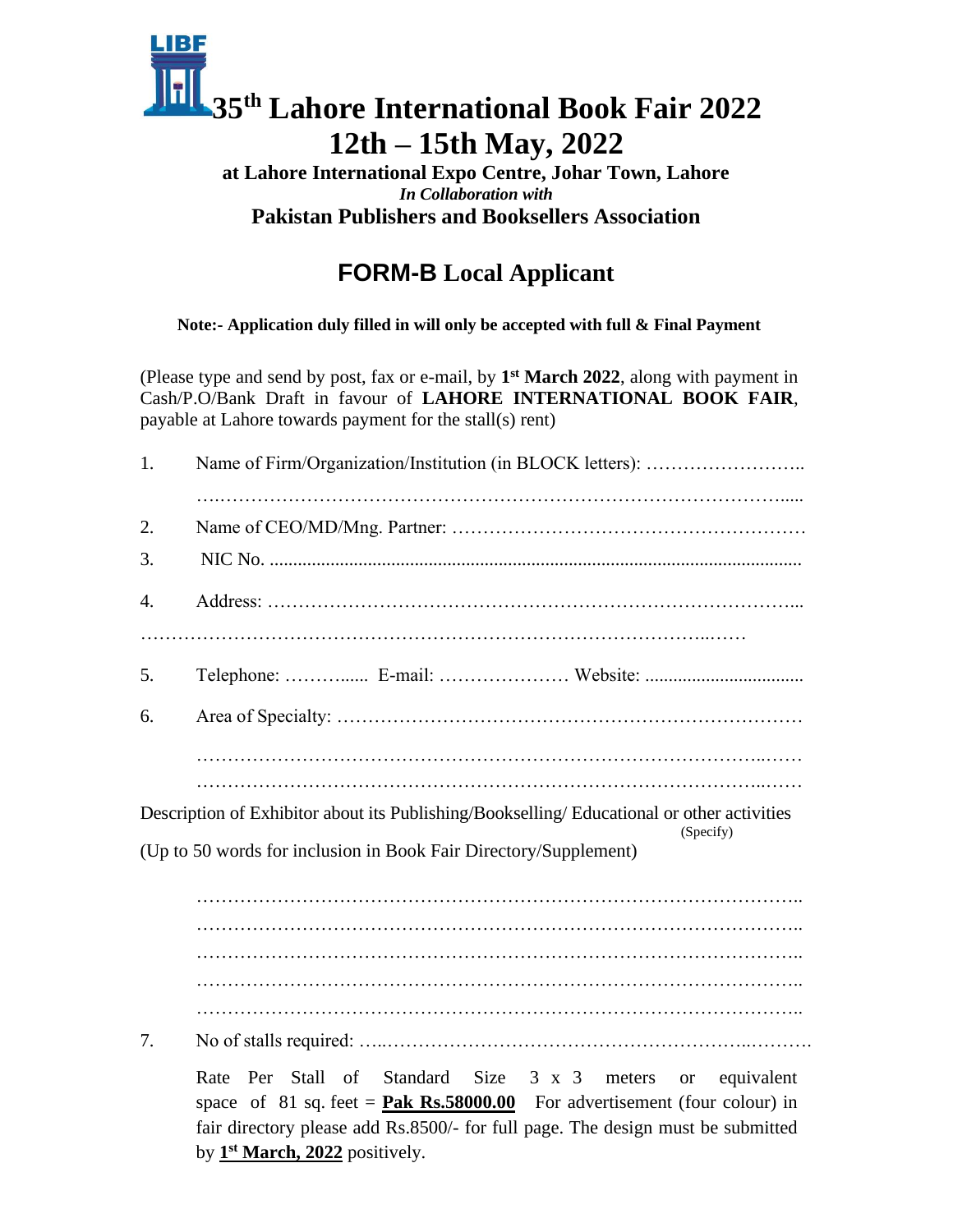- 8. Remittance Amount (No of Stalls…….x Rs. 58000.00) = ………........................... …………………………………………………………………………….………..
- 9. P.O/Draft/Cash: ……………………………… Amount Rs……………...….......... Detail: ……………………………………………………………………………... [Online Payment in favour of **LAHORE INTERNATIONAL BOOKFAIR,** Faysal Bank Ltd., Neela Gumbad Branch, Lahore **(Branch Code 0218),** Account No.**0218007000000358** [IBAN Code PK07FAYS**0218007000000358**]
- 10. Inscription of Exhibitor in English to be printed on the stall facia: (only name of the company) …………………………………………………………………….... ……………………………………………………………………………………..

**I/We undertake to abide by all decisions including place of allotment of stall(s) by LIBF Management and also the following terms and conditions hereinafter contained (including those available on website) for participation in the LIBF 2022 and am duly authorized to accept them. I/We also fully understand and agree that the management of LIBF shall not be liable or responsible for any decision or shortcoming, mismanagement made in holding or postponing/cancelling the exhibition or closing the stall(s) for violation of any term or condition for which I/We shall have no claim including for refund or for any financial loss. I/We further undertake and assume full responsibility that no pirated or objectionable publication(s) or material(s) will be exhibited or kept in my/our stall(s) and in event any such material is discovered the LIBF management will not be legally held responsible in any way and the sole responsibility shall be of the be exhibitor.**

میں اقرارکرتا ہوں کہ میں نے درج شرائط وقواعد وضوابط انچھی طرح پڑ ھ کر جان لیے ہیں اور میں ان کی مکمل پا بندی کروں گا۔ مزید سرکہ میر ےاسٹال پرکوئی جعلی کتب پاندہبی منافرت پھیلا نے والاموادنہیں رکھاجائے گا جس کی میں کمکمل ذ مہ داری لیتاہوں اوراس سلسلہ میں بک فیئر انتظامیہ ذ مہ دارنہ ہوگی۔قواعد دضوابط کی سی بھی خلاف ورزی یا بک فیئر کے دوران سی خلل/اشتعال یا مسائل پیدا کرنے کی صورت میں انتظامیہ میرااسٹال بغیرنوٹس کے بندکر نے کاقطعی کممل احتیاررکھتی ہےاور میں *ک*سی معاوضے با واپسی رقم کا ہرگز حق دارنہ رہوں گا۔مزید براں میں اسٹال کی جگہ تفویض کرنے کے بک فیمَر انتظامیہ کے فیصلہ کاٹمل پابندرہوں گا اورحگیہ اسٹال کے متعلق کوئی عذر پاکلیم پار یفیڈ کا طلب گارنہ ہوں گااور نہ ہی اس سلسلہ میں کسی کارروائی کا کوئی حق دار ہوں گا۔

Signature of Applicant: …………...

Place: ……………………………… Designation: ………………………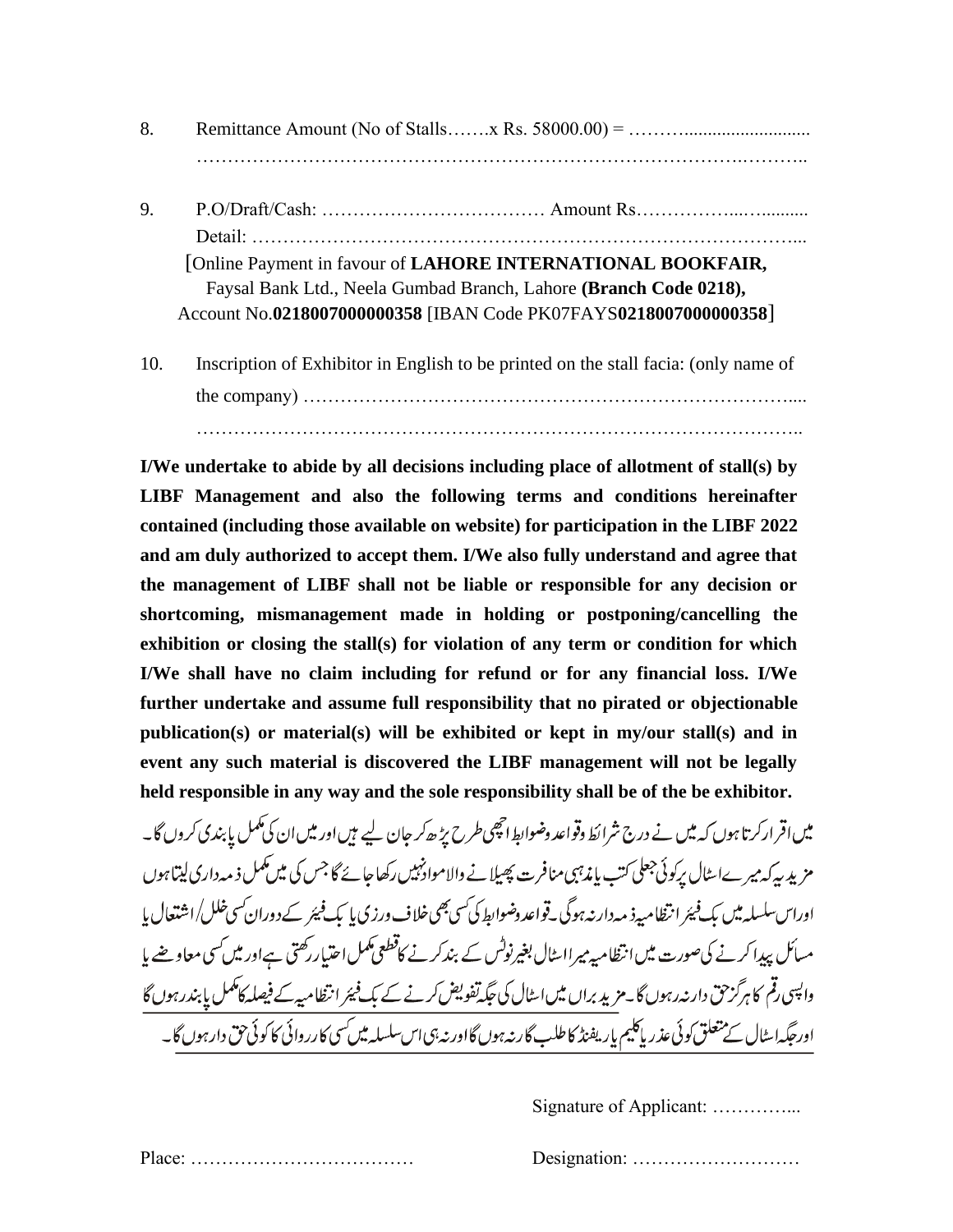NIC NO. .........................................

Date: …….…/…………/…………. Stamp:

### **Terms & Conditions for Local Exhibitors**

#### **Possession/Vacation of Stalls**

Exhibitors will be given possession of the stand / stalls at 11 am one day prior to the opening date of the exhibition. The stands / stalls shall be vacated latest by noon next day after the closing date of exhibition, failing which the LIBF shall have the right to remove the exhibits / material at the risk and cost of the participants.

It shall be the responsibility of the participants to remove all exhibits, tools and other materials at the end of the Fair and leave the stalls in the same condition in which these were handed over to them.

#### **Display and Sales of Books**

There shall be no display and sale of pirated, proscribed or objectionable books (including those which hurt or is offensive to the belief of any sect or religion) at the Fair. The sales of foreign participant shall only be through their local agents, resellers, partners and distributors. In case of any violation of any these terms / rules, LIBF management shall have the right to close the stall forthwith without any claim what so ever.

#### **Encroachment of Passages**

No encroachment or extension in the passage shall be allowed. Participants are therefore advised to arrange the display within the stall space allotted to them.

#### **Cleaning**

While the LIBF will make arrangements to carry out the general cleaning of the hall, the participants shall be responsible for the cleanliness and tidiness of the stand / stalls during the period of the Fair.

#### **Playing Audio/Video Cassettes**

Exhibitors playing audio or video equipment at the stall(s) should ensure that the level of sound does not cause any annoyance to either neighbouring exhibitor(s) or to the visitors. The LIBF will be the sole judge as to whether there is any annoyance to either the exhibitors or to the visiting public and its decision to allow or close down such activity shall be final and acceptable.

#### **Book release functions, etc.**

No exhibitor / participant will be permitted to have any books release or any other such function at the stall(s) or anywhere else in the Fair premises without prior written permission of the LIBF management. While seeking permission, exhibitors shall be bound to give details, such as the nature of the programme, its duration, name of the chief guest, etc.

#### **Insurance**

It will be the responsibility of the exhibitors to insure (if they so require) their exhibits and stock against break-in, theft and damage by fire and other natural calamities, during